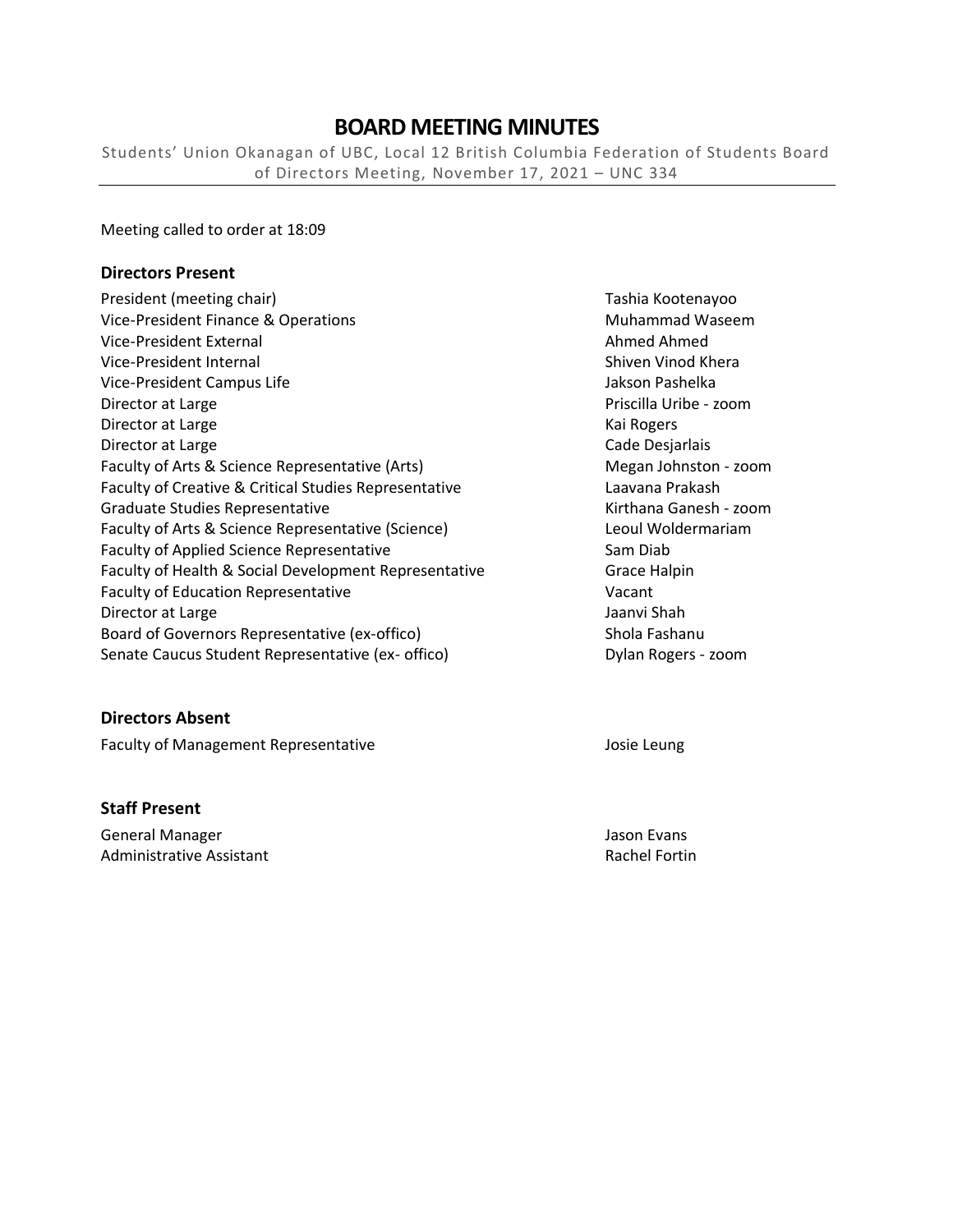### **1. ACKNOWLEDGEMENT OF TERRITORY**

*We would like to acknowledge that we are on the traditional, ancestral territory of the Okanagan Nation. We would like to recognize that learning happened in this place long before this institution was established. It's important that we understand that we are very privileged to be living, working, and learning in these territories that are not our own.*

# **2. ADOPTION OF AGENDA AND REVIEW OF MEMBERSHIP**

21/11/17.01 Waseem/Rogers Be it resolved that the agenda be adopted.

### **3. ADOPTION OF MINUTES FROM PREVIOUS MEETINGS**

21/11/17.02 Desjarlais/Khera Be it resolved that minutes of the meeting held October  $25<sup>th</sup>$ , 2021 be adopted. Carried

Ahmed/Waseem Be it resolved that minutes of the meeting held October  $27<sup>th</sup>$ , 2021 be adopted Carried

Desjarlais/Ahmed Be it resolved that minutes of the meeting held November 3rd, 2021 be adopted Carried

### **4. PRESENTATIONS**

4.1 Student Association Funding Report

## **5. EXECUTIVE REPORTS**

## **6. COMMITTEE BUSINESS**

## **6.1 Executive Committee**

21/11/17.05 Ahmed/Khera Be it resolved that minutes of the meeting held November 2nd, 2021 be adopted Carried

21/11/17.06 Waseem/Ahmed Be it resolved that minutes of the meeting held November  $16<sup>th</sup>$ , 2021 be adopted Carried

## **6.2 Finance Committee**

## **6.3 Policy Committee**

21/11/17.07 Khera/Desjarlais Be it resolved that minutes of the meeting held November  $4<sup>th</sup>$ , 2021 be adopted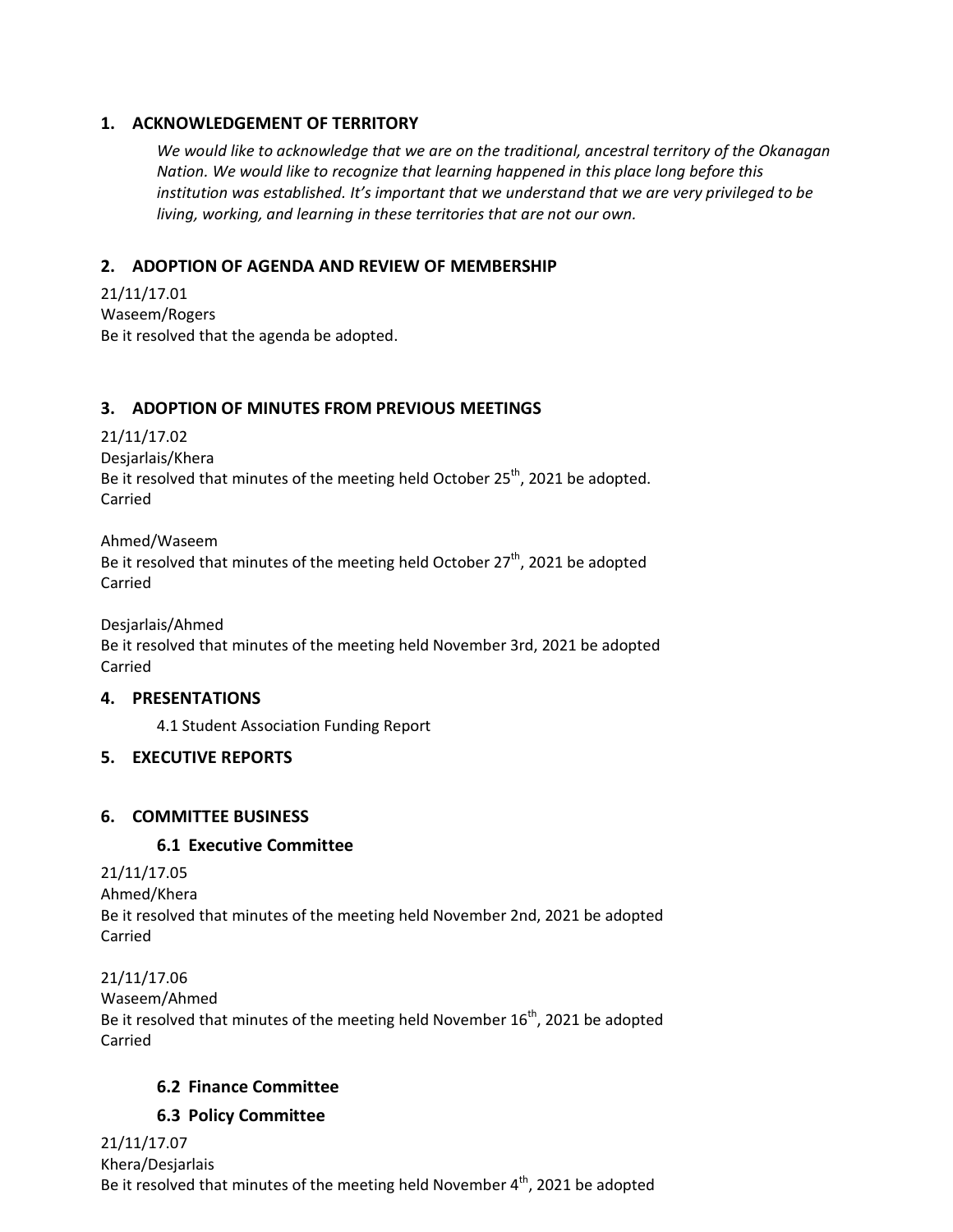Carried

- **6.4 Campus Life Committee**
- **6.5 Campaigns Committee**
- **6.6 Oversight Committee**

21/11/17.08

Rogers/Desjarlais Be it resolved that minutes of the meeting held October 26<sup>th</sup>, 2021 be adopted Carried

21/11/17.09 Rogers/Desjarlais Be it resolved that minutes of the meeting held November 15th, 2021 be adopted Carried

21/11/17.10 Rogers Desjarlais Be it resolved that the September Executives review report be approved as adopted. Carried

## **6.7 Electoral Committee**

21/11/17.11

Saini/Ahmed

Be it resolved that the Chief Returning Officer's 2021 By-Election report be approved and adopted Carried

Desjarlais said that 10% should not be seen as an acceptable turn out rate even though there has been growth in the number of students voting.

Waseem mentioned that content is important and that leaders of the unions need to engage in more indepth discussions with the CRO regarding student participation

Ahmed suggested that while this is a good idea, turnout still isn't good enough and a solution needs to be found

Kootenayoo feels that having hired a communications coordinator will likely aid with this ongoing issue. Evans suggested a "set budget" for elections would be beneficial as in previous years this has not been a priority. We should revise our strategies with the electoral committee. This will be a work in progress and more needs to be spent on elections. Current budge stands at \$500.00

Kootenayoo mentioned executives' roles need to be made clearer to our student body Desjarlais stated that 10.3% of all eligible voters voted and that this is not sufficient. There is confusion surrounding the lack of voting. The questions were raised on how we can represent students who haven't voted given we don't know what they want

Rogers thinks the small number of voters represents a symptom rather than a problem. Students likely don't care about the Union due to the fact that we can't be taken seriously. Steps will need to be made to be taken more seriously. This will be a process

Waseem suggested we are doing a poor job at engaging  $1<sup>st</sup>$  and  $2<sup>nd</sup>$  year students. Sending faculty representatives to class was brought up as a possible solution to this issue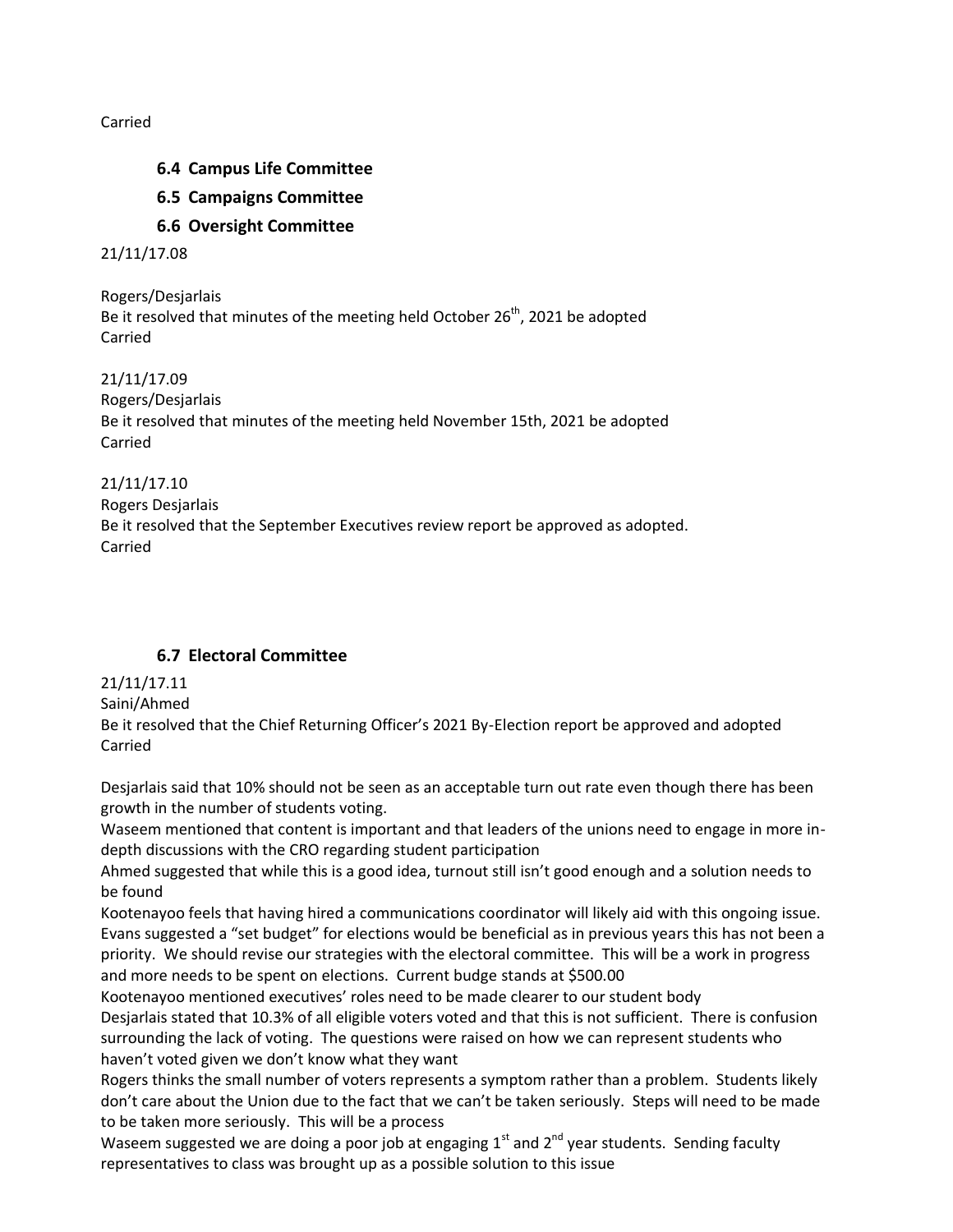### **6.8 Graduate Students Committee**

21/11/17.12 Ganesh/Waseem Be it resolved that the minutes of the meeting held October  $22^{nd}$ , 2021 be adopted Carried

### 21/11/17.13

Ganesh/Desjarlais Be it resolved that the minutes of the meeting held November  $5<sup>th</sup>$ , 2021 be adopted Carried

### 21/11/17.14

Ganesh/Waseem

Be it resolved that the Graduate Student Committee October honorarium be disbursed as follows:

| Nibirh Jawad        | 100% |
|---------------------|------|
| Rina Chua           | 50%  |
| Anne Claret         | 50%  |
| Vikas Kumar         | 50%  |
| <b>Emily Comeau</b> | 50%  |
| .                   |      |

Carried

### **7. REPORT ON UNIVERSITY RELATIONS**

### **7.1 Board of Governors**

### **7.2 Senate**

Nothing to report. Will reconvene on 11/25/2021

### **7.3 Other University Committees**

### **8. NEW BUSINESS**

21/11/17.15 Khera/Waseem Be it resolved that the following student associations be ratified: Cultural studies course union Date science club Turkish student association Carried

### 21/11/17.16

Kootenayoo/Rogers

Whereas the UBC administration is requesting an official letter be provided from the Students' Union of UBC Okanagan outlining key areas for funding allocations, be it resolved that the Board of Directors task the Executive with drafting and sending a letter with the following areas of focus

- 1. Equity initiatives such as but not limited to Black Resource Centre, International Student Support.
- 2. Student Wellness such as but not limited to full-time physician and counselling support
- 3. Improving off-campus housing program

Carried